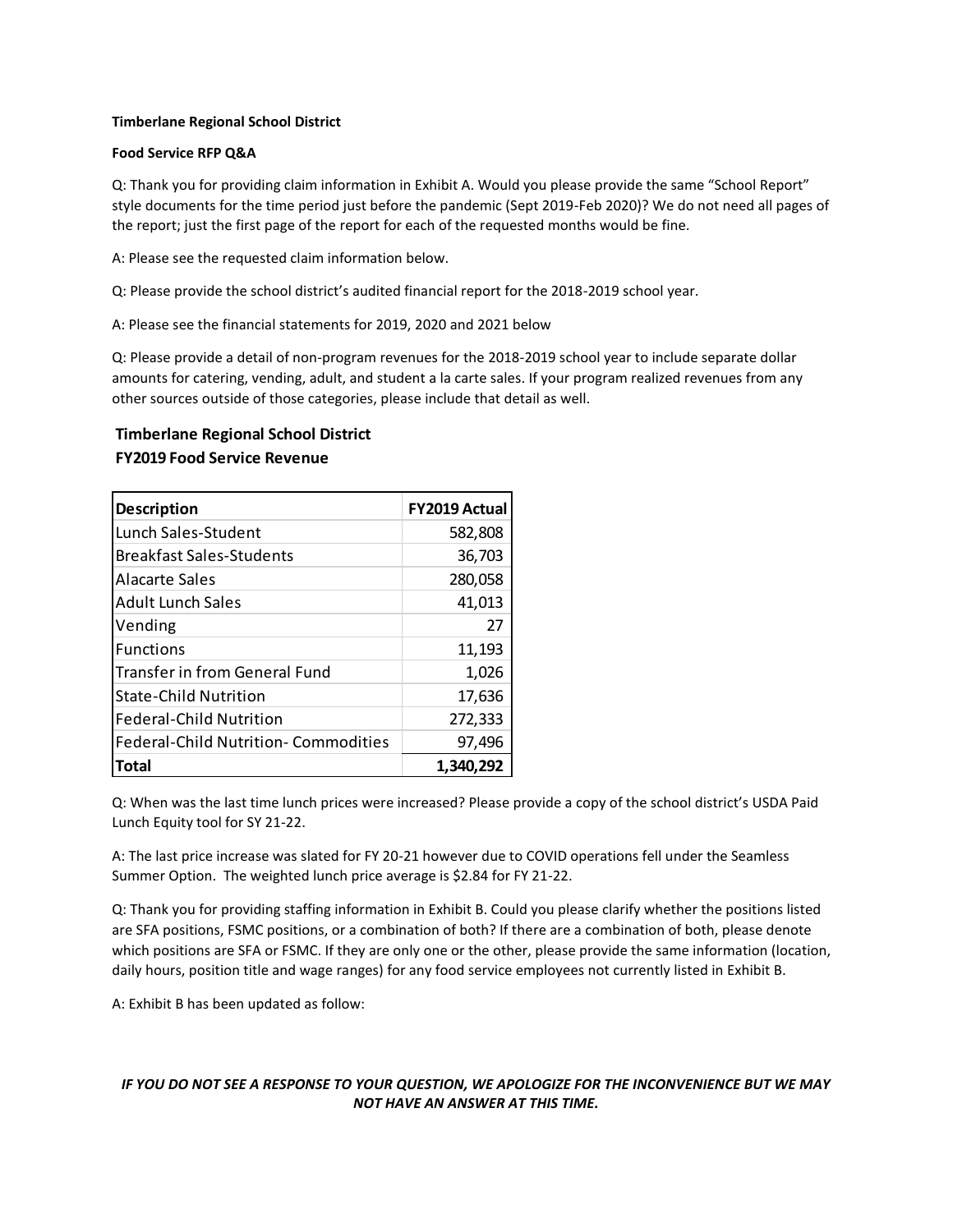| <b>Wage Scales FSMC</b>                                   |                    |                |
|-----------------------------------------------------------|--------------------|----------------|
| Location                                                  | Daily Hrs Position |                |
| High School                                               | 6.00 FSW           |                |
| High School                                               |                    | 8.00 Cook/Lead |
| High School                                               | 4.00               | <b>FSW</b>     |
| High School                                               | 6.00 FSW           |                |
| High School                                               | 4.50 FSW           |                |
| High School                                               | 3.50 FSW           |                |
| High School                                               | 5.50 FSW           |                |
| High School                                               | 4.50 FSW           |                |
| Middle School                                             | 6.00 FSW           |                |
| Middle School                                             | 5.00               | <b>FSW</b>     |
| Middle School                                             | 3.75 FSW           |                |
| <b>Elementary School Atkinson</b>                         | 4.50 FSW           |                |
| <b>Elementary School Atkinson</b>                         | 7.00               | Cook/Lead      |
| <b>Elementary School Danville</b>                         | 5.25               | <b>IFSW</b>    |
| <b>Elementary School Danville</b>                         | 3.50 FSW           |                |
| <b>Elementary School Danville</b>                         |                    | 7.00 Cook/Lead |
| <b>Elementary School Pollard</b>                          | 6.50 FSW           |                |
| <b>Elementary School Pollard</b>                          | 5.75 FSW           |                |
| <b>Elementary School Sandown</b>                          | 4.70               | <b>IFSW</b>    |
| <b>Elementary School Sandown</b>                          | 4.00 FSW           |                |
| <b>Elementary School Sandown</b>                          | 5.00               | <b>FSW</b>     |
|                                                           |                    |                |
| <b>Wage Rates by Position ( HOURLY ONLY)</b>              |                    |                |
| Cook/Lead                                                 | \$17.50-           |                |
| Foodservice Worker                                        | \$13.50-           |                |
|                                                           |                    |                |
| <b>Current Employee Roster, Hours Worked By Location,</b> |                    |                |
| <b>Wage Scales SFA</b>                                    |                    |                |

# **Current Employee Roster, Hours Worked By Location,**

| Location                                     | <b>Daily Hrs Position</b> |             |
|----------------------------------------------|---------------------------|-------------|
| High School                                  | 7.25 FSW                  |             |
| High School                                  | 6.50                      | <b>IFSW</b> |
| High School- Admin. Assistant                | 3.00                      | Admin Asst. |
| Middle School                                | 7.50                      | Cook/Lead   |
| Middle School                                | 7.25                      | <b>FSW</b>  |
| Middle School                                | 6.75                      | <b>FSW</b>  |
| Middle School                                | 3.75                      | <b>IFSW</b> |
| Middle School                                | 7.25                      | <b>FSW</b>  |
| <b>Elementary School Atkinson</b>            | 5.50 FSW                  |             |
| Elementary School Pollard                    | 7.00                      | Cook/Lead   |
| Elementary School Sandown                    | 7.00                      | Cook/Lead   |
|                                              |                           |             |
| <b>Wage Rates by Position ( HOURLY ONLY)</b> |                           |             |
| Cook/Lead                                    | \$19.20-\$21.22           |             |
| Foodservice Worker                           | \$15.99-\$19.20           |             |
| Admin Assistant                              | \$21.22                   |             |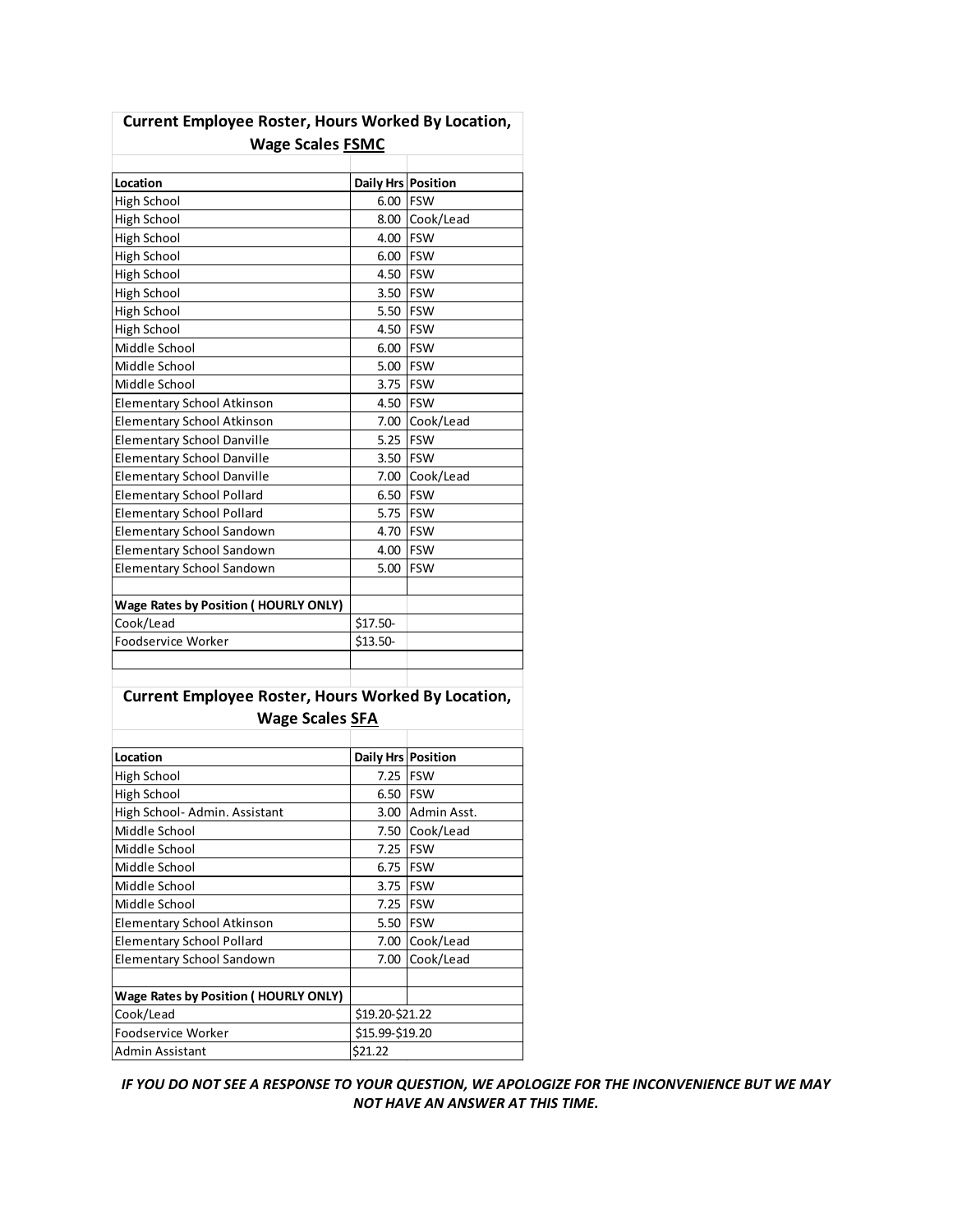Q: Please explain how proposers should include the expense for SFA employees on Schedule E. Should proposers include separate expense lines for "Food Service Workers FSMC" and "Food Service Workers SFA" in the "Labor" section of Schedule E? If so, could you please provide a total SFA labor expense amount to be used by all proposers?

A: Currently We have 11 employees that are SFA employees. As employees leave the school district, they are being replaced by FSMC employees. The projected expense including benefits for these employees in FY2023 is \$437K.

Q: Are the food service employees who work for the SFA covered by a Collective Bargaining Agreement (CBA)? If so, please provide a copy of the CBA.

A: Yes, these employees are in a union under the Teamsters and are covered by a CBA. Below is a copy of the CBA

Q: Licenses are listed as an FSMC expense in the Cost Responsibility Survey. Please provide the SY 20-21 expense for health licenses. Does this include POS licenses/support contracts? If so, please provide the SY20-21 expense for POS licenses.

A: The total license expense in FY 20-21 was \$300. This does not include POS licenses or support contracts. That would be any licenses or warranties from Heartland (POS).

Q: Please provide the dollar value of commodities food entitlement for SY 22-23, including any amounts allocated for DoD Fresh or Diversion. Please provide the commodities brown box order for SY 22-23 if available.

A: The total entitlement for SY 21-22 is \$63,830. Each vendor should determine the allocated amounts based on their proposed program.

Q: Does the High School have open campus, senior privileges, or any other programs that allow students to leave campus during the school day?

A: The High School does not have open campus, generally students are not allowed to leave campus. Seniors are allowed to come late or leave early depending on their schedule. Some students participate in CTE programs offcampus, some students are off campus for other program specific reasons. Students are otherwise not permitted to leave.

Q: Are there any planned equipment purchases or upgrades, or any planned renovations to food service spaces that proposers should factor into their proposals?

A: Other than replacement of small wares, there is nothing planned for upgrades or renovations.

Q: Can you please send me Profit & Loss statements for the food service program for the following periods: School Year 18-19 and July 2019-December 2019

A: District Administration is seeking bottom-up projections. Disclosure of financial information as part of the RFP process could influence bidder responses which should be based on bottom-up projections.

Q: What is the operating plan for 22-23 if the SSO waiver is not renewed?

A: If the SSO waiver is not renewed, we are going back to regular pre-COVID operations where students are charged for meals, and we submit the claims to the DOE for reimbursement.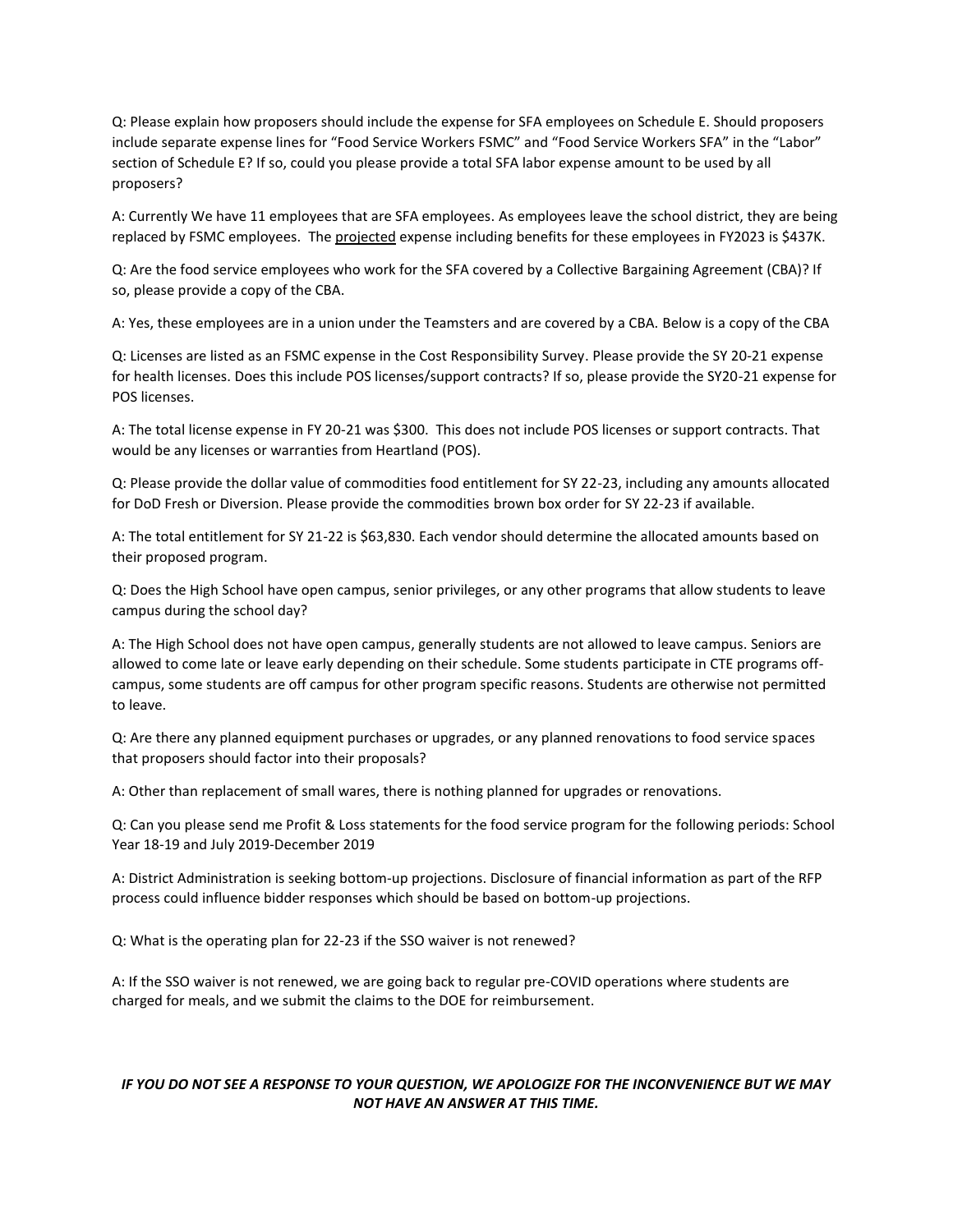**Q: Could you please provide a total SFA labor expense amount to be used by all proposers? NEW**

**A: The total SFA labor expense amount to be used by all proposers is \$230K which is the salary portion of the projected expense.**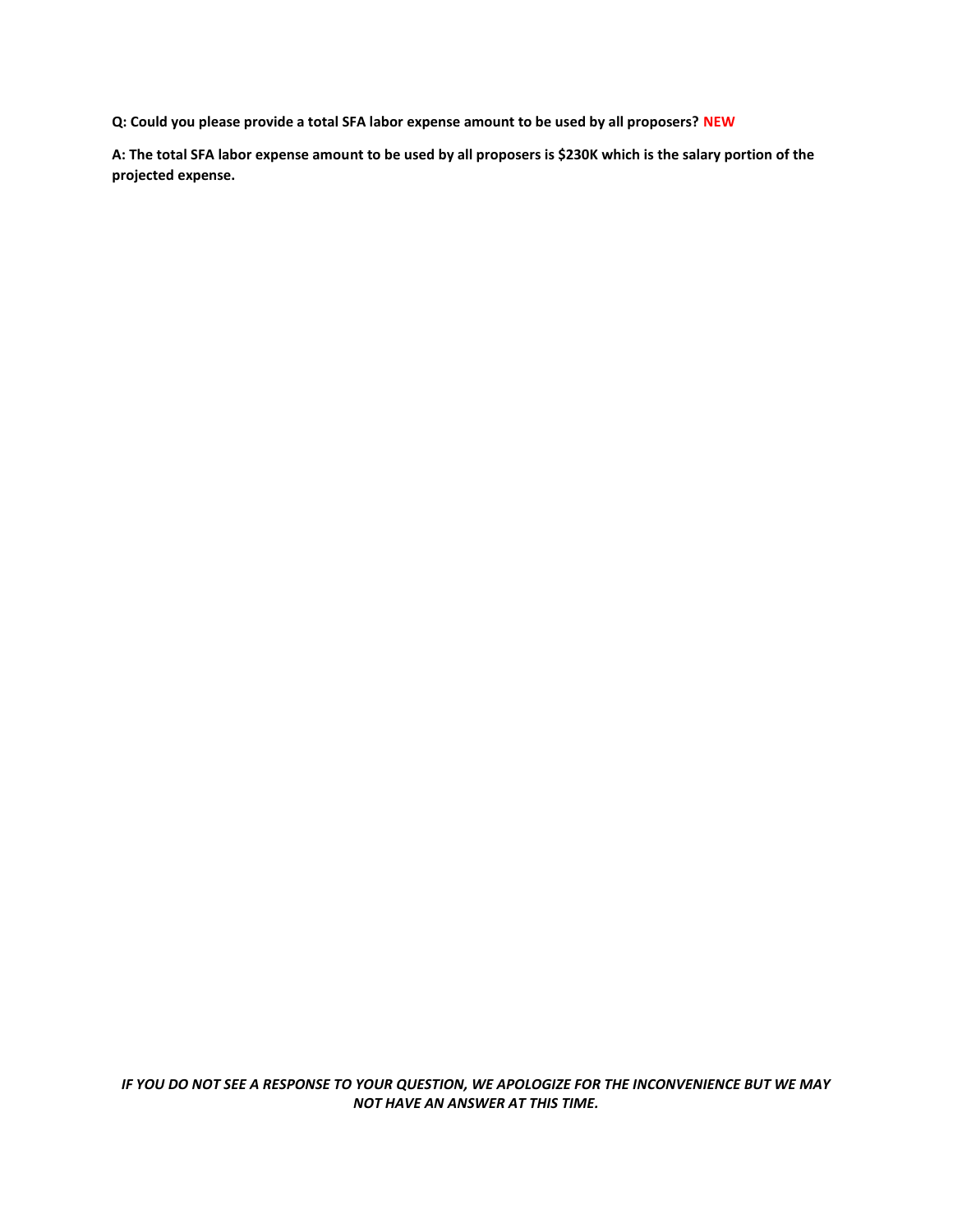### **PLEASE NOTE THAT THE FOLLOWING REVISIONS HAVE BEEN MADE TO THE RFP:**

#### **1. Exhibit A – Claim information for FY2017 to 2020 has been added**

# **2. Exhibit B has been modified as follow:**

| Current Employee Roster, Hours Worked By Location, |                           |                  |  |
|----------------------------------------------------|---------------------------|------------------|--|
| <b>Wage Scales FSMC</b>                            |                           |                  |  |
|                                                    |                           |                  |  |
| Location                                           | <b>Daily Hrs Position</b> |                  |  |
| High School                                        | 6.00 FSW                  |                  |  |
| High School                                        |                           | 8.00 Cook/Lead   |  |
| High School                                        | 4.00 FSW                  |                  |  |
| High School                                        | 6.00 FSW                  |                  |  |
| High School                                        | 4.50 FSW                  |                  |  |
| High School                                        | 3.50 FSW                  |                  |  |
| High School                                        | 5.50 FSW                  |                  |  |
| High School                                        | 4.50 FSW                  |                  |  |
| Middle School                                      | 6.00 FSW                  |                  |  |
| Middle School                                      | 5.00 FSW                  |                  |  |
| Middle School                                      | 3.75 FSW                  |                  |  |
| Elementary School Atkinson                         | 4.50 FSW                  |                  |  |
| Elementary School Atkinson                         |                           | 7.00 Cook/Lead   |  |
| Elementary School Danville                         | 5.25 FSW                  |                  |  |
| Elementary School Danville                         | 3.50 FSW                  |                  |  |
| Elementary School Danville                         |                           | 7.00 Cook/Lead   |  |
| Elementary School Pollard                          | 6.50 FSW                  |                  |  |
| Elementary School Pollard                          | 5.75 FSW                  |                  |  |
| Elementary School Sandown                          | 4.70 FSW                  |                  |  |
| Elementary School Sandown                          | 4.00 FSW                  |                  |  |
| Elementary School Sandown                          | 5.00 FSW                  |                  |  |
|                                                    |                           |                  |  |
| Wage Rates by Position (HOURLY ONLY)               |                           |                  |  |
| Cook/Lead                                          | \$17.50-                  |                  |  |
| Foodservice Worker                                 | \$13.50-                  |                  |  |
|                                                    |                           |                  |  |
|                                                    |                           |                  |  |
| Current Employee Roster, Hours Worked By Location, |                           |                  |  |
| Wage Scales SFA                                    |                           |                  |  |
|                                                    |                           |                  |  |
| Location                                           | Daily Hrs Position        |                  |  |
| High School                                        | 7.25 FSW                  |                  |  |
| High School                                        | 6.50 FSW                  |                  |  |
| High School- Admin. Assistant                      |                           | 3.00 Admin Asst. |  |
| Middle School                                      |                           | 7.50 Cook/Lead   |  |
| Middle School                                      | 7.25 FSW                  |                  |  |
| Middle School                                      | 6.75 FSW                  |                  |  |
| Middle School                                      | 3.75 FSW                  |                  |  |
| Middle School                                      | 7.25 FSW                  |                  |  |
| Elementary School Atkinson                         | 5.50 FSW                  |                  |  |
| Elementary School Pollard                          |                           | 7.00 Cook/Lead   |  |
| Elementary School Sandown                          |                           | 7.00 Cook/Lead   |  |
|                                                    |                           |                  |  |
| Wage Rates by Position (HOURLY ONLY)               |                           |                  |  |
| Cook/Lead                                          | \$19.20-\$21.22           |                  |  |
| Foodservice Worker                                 | \$15.99-\$19.20           |                  |  |
|                                                    |                           |                  |  |

3. Sections 11.16 and 11.17 have been removed from the RFP since they do not apply to our program

\$21.22

4. Section 4.12 has been modified as follow:

Admin Assistant